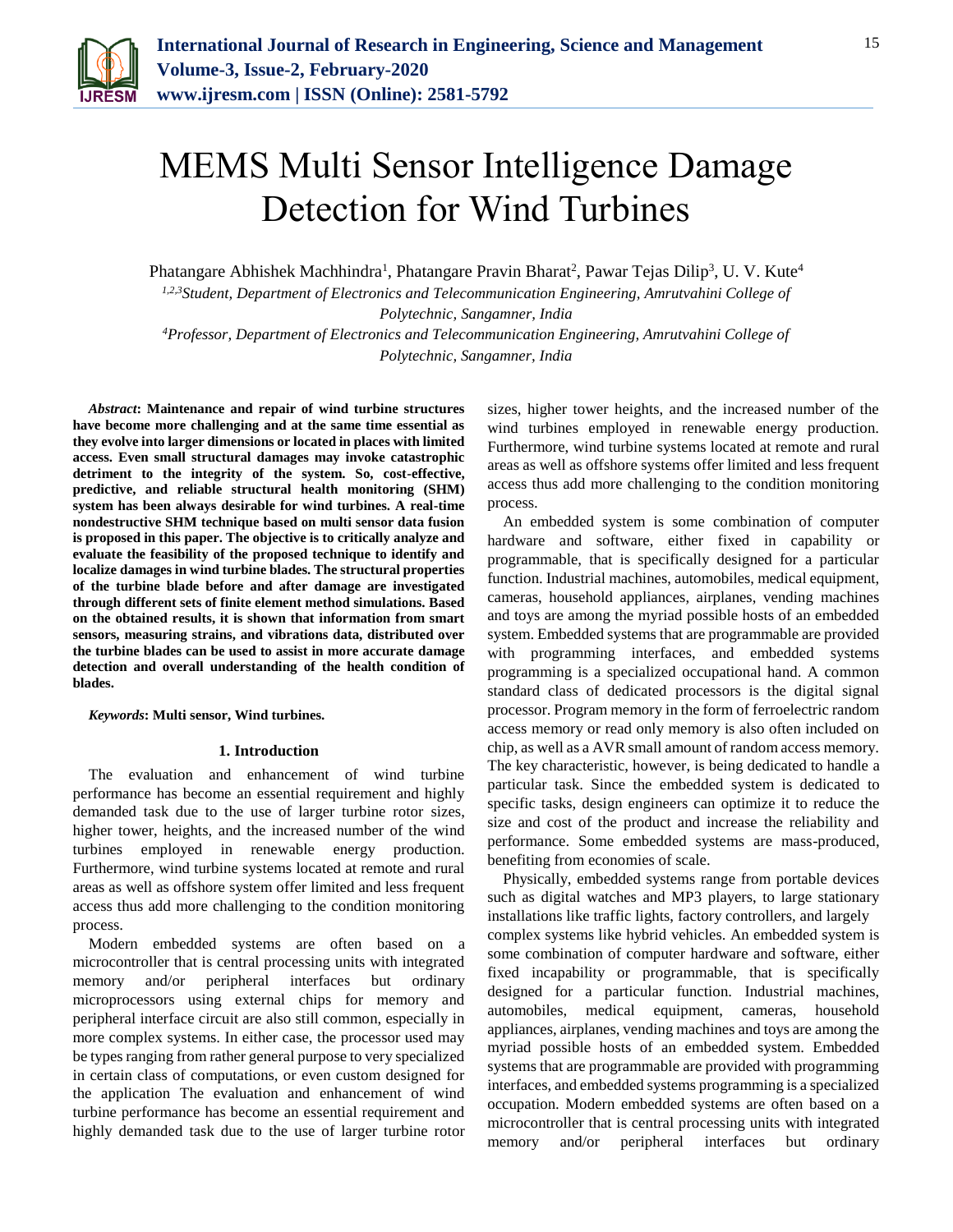

microprocessors using external chips for memory and peripheral interface circuits are also still common, especially in more complex systems. In either case, the processor used may be types ranging from rather general purpose to very specialized in certain class of computations, or even custom designed for the application at hand. A common standard class of dedicated processors is the digital signal processor. Program memory in the form of Ferro electric random access memory or read only memory is also often included on chip, as well as a AVR small amount of random access memory. The key characteristic, however, is being dedicated to handle a particular task. Since the embedded system is dedicated to specific tasks, design engineers can optimize it to reduce the size and cost of the product and increase the reliability and performance. In this work, a methodology for stress level sensing and detection of cracks for wind turbine blades is presented by analyzing the distributed strain fields along the blade and natural frequencies through finite element analysis for different damage scenarios. The proposed technique, using MEMS sensors is also shown to be effective in the damage prediction in the blades. The proposed damage detection method represents global monitoring approach where, as opposed to local techniques, the whole blade is under surveillance so that no defect is missed and damage development is detected at the initial stage before it becomes critical. The proposed technique, in addition to detecting excessive strains, obtains 3 strain distributions along the blade through multi-sensor data.



**2. System design and details**

Fig. 1. Block diagram of system design

To identify and localize damage in wind turbine blades using multisensory for this, we are using components like microcontroller, sensors, wind turbine, power supply and buzzer. Here wind turbine is connected to power supply.PIC Microcontroller (18F4520) is used to perform operation. The 16\*2 display is used to display temperature and also damage detection. Flex sensor is used for detection of bend in present in

blade. Accelerometer345 are micro electro mechanical sensor. It checks the direction of wind turbine. The LM35 sensor are precision integrated circuit temperature sensor, whose output voltage is linearly proportional to Celsius temperature. Load cell is a transducer that is used to convert a force into electrical signal. This is used to measure the load of turbine. Here, vibration sensor 5W-18020P is used for vibration detection, when external force is acted upon either movement or vibration, the sensor two pin are closed and contact is made between the two pins. GSM is global system for mobile communication is used for sending receiving data such as message of wind turbine.

*PIC Microcontroller:* PIC microcontrollers are very popular and industrialists; this is only cause of wide availability, low cost, large user base & serial programming capability. In our project we are choosing a PIC18F4520 microcontroller because of its maximum speed, amount of RAM and sufficient number of I/O pins.

*LCD Display:* A LCD is kept so that if there is any danger and if the system finds the fault then the LCD will display "DANGER". Buzzer-A buzzer is also used to spread alertness when the danger is detected.

GSM: The Wi-Fi modem is used to send the data to the server. Load cell-it is use to detect the weight of the system and indicate the corrosion of system.

*Bend sensor:* It is also called as flex sensor& detects bend in one direction.

Load cell: A load cell is a transducer that is used to convert a force into electrical signal.

*Vibration sensor:* It can be used in variety of vibration detection projects. To identify and localize damages in the wind turbine blades using multisensory. Initially the structural properties of the turbine blade before and after damage are investigated. This is done by different sets of finite element method simulations. Based on the obtained results, from the smart sensor we can measure the following. Strains and vibrations data, distributed over the turbine blades are detected. This can be used to assist in more accurate damage detection. A real- A load cell is a transducer that is used to convert a force into electrical signal. time non

*A. PIC microcontroller (PIC 18F4520)*



Fig. 2. PIC microcontroller

A microcontroller is a compact integrated circuit designed to govern a specific operation in an embedded system. A typical microcontroller includes a processor, memory and input/output (I/O) peripherals on a single chip. PIC microcontrollers are very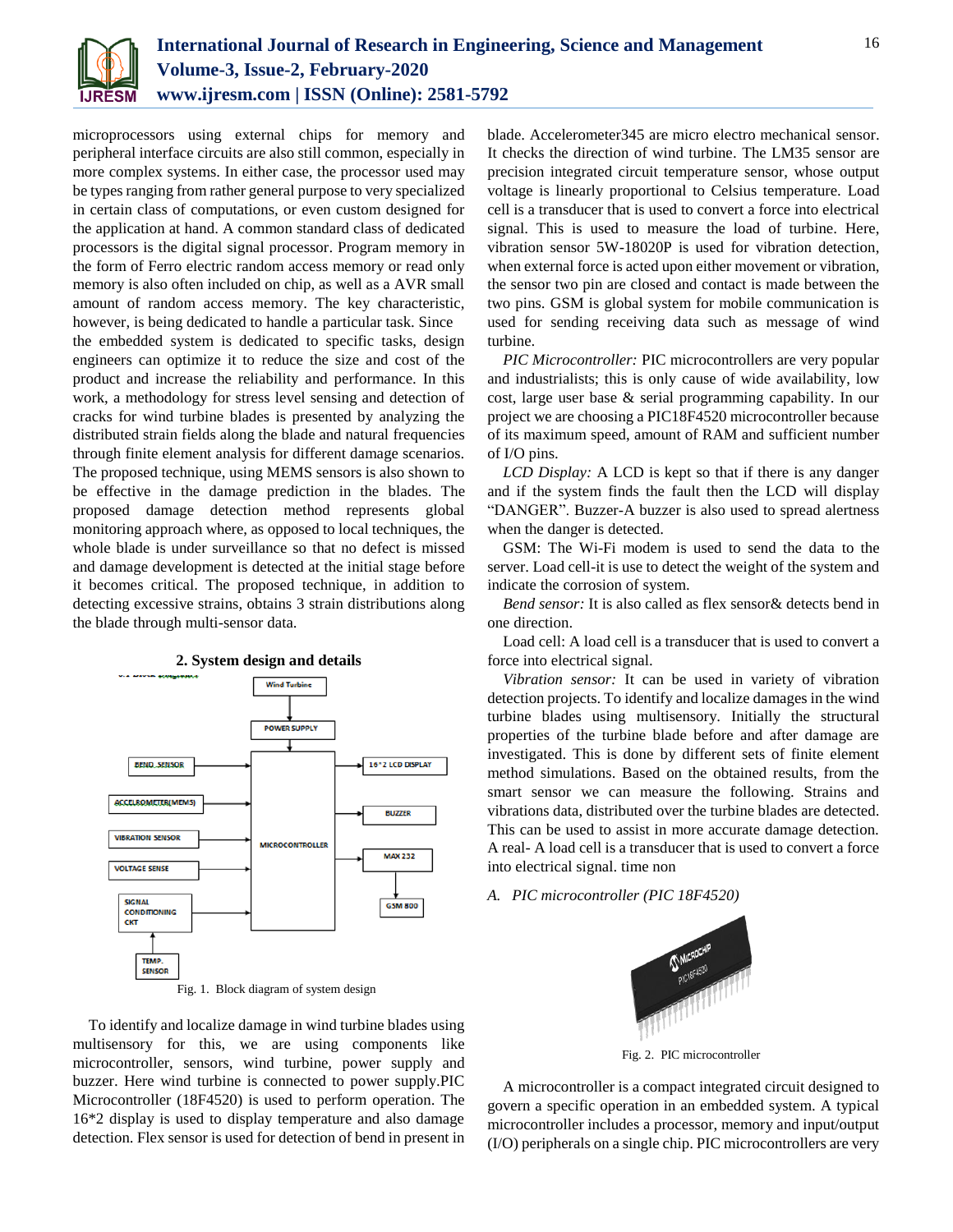

popular and industrialists; this is only cause of wide availability, low cost, large user base & serial programming capability. In our project we are choosing a PIC18F4520 microcontroller because of its maximum speed, amount of RAM and sufficient number of I/O pins.

Features:

- Operating Frequency: DC 40 MHZ
- Program Memory (Bytes): 32768
- Program Memory (Instructions): 16384
- Data Memory (Bytes): 1536
- Data EEPROM Memory (Bytes): 256
- Interrupt Sources: 20
- $\bullet$  I/O Ports: Ports A, B, C, D, E
- Timers: 4

Capture/Compare/PWM Modules

## *B. Vibration sensor SW-18020P*

Can be used in variety of vibration detection projects. The two contacts of sensor are not connected in idle condition. When external force is acted upon either my movement or vibration, the sensor's two contact pin are closed and contact is made between the two pins. When the force is removed the sensor terminals returns back to open contacts.

## *C. Testing with LED*

Make a simple LED circuit to verify the working of Vibration sensors. Use Vibration Switch as an on-off switch. When vibration of above a threshold is present on the sensor, the LED glows while when there is no applied vibration LED does not glow.



Fig. 3. Vibration sensor

*D. Flex sensor (Bend Sensor)*



Flex sensor also called as bend sensor detects bend in one direction. These sensors are easy to use, they are basically resistors that change value based on how much their flexed. If they're unflexed, the resistance is about ~10KΩ. When flexed all the way the resistance rises to  $\sim$ 20K $\Omega$ . Very easy to use just connect a pull up or a pull down resistor and you will get analog output which will vary according to how much they are bent. Can then be easily connected to Arduino or any other microcontroller.

## *E. GSM*



Fig. 5. GSM

GSM (global system for mobile communications) is an open, digital cellular technology used for transmitting mobile voice and data services. GSM is a global system for mobile communication is mostly used for sending or Receiving data such as voice and message. In this security system GSM plays an important role. GSM supports voice calls and data transfer speeds of up to 9.6 kbit/s, together with the transmission of SMS (short message service).

- *F. Advantages*
- To study of the effects of the wind turbine working conditions (i.e. blades speed, Pitch angle) on vibrations at different measuring points, generated torque, current and voltage signals of Spectra-Quest wind turbine simulator in both time and frequency domains have been investigated.
- This investigation forms a first step toward using of these parameters to diagnose the faults in various wind turbine components (i.e. blades, gears, and bearings) using multisensor (fusion sensors) health monitoring approach.
- *G. Disadvantages*
- Initial cost and technology immaturity
- Wind facilities is extremely expensive
- Some Wind turbine tend to generate a lot of noise which can be unpleasant
- *H. Application*
- Wind turbines
- Water turbines
- Monitoring the structural health of bridges, highways, and buildings.